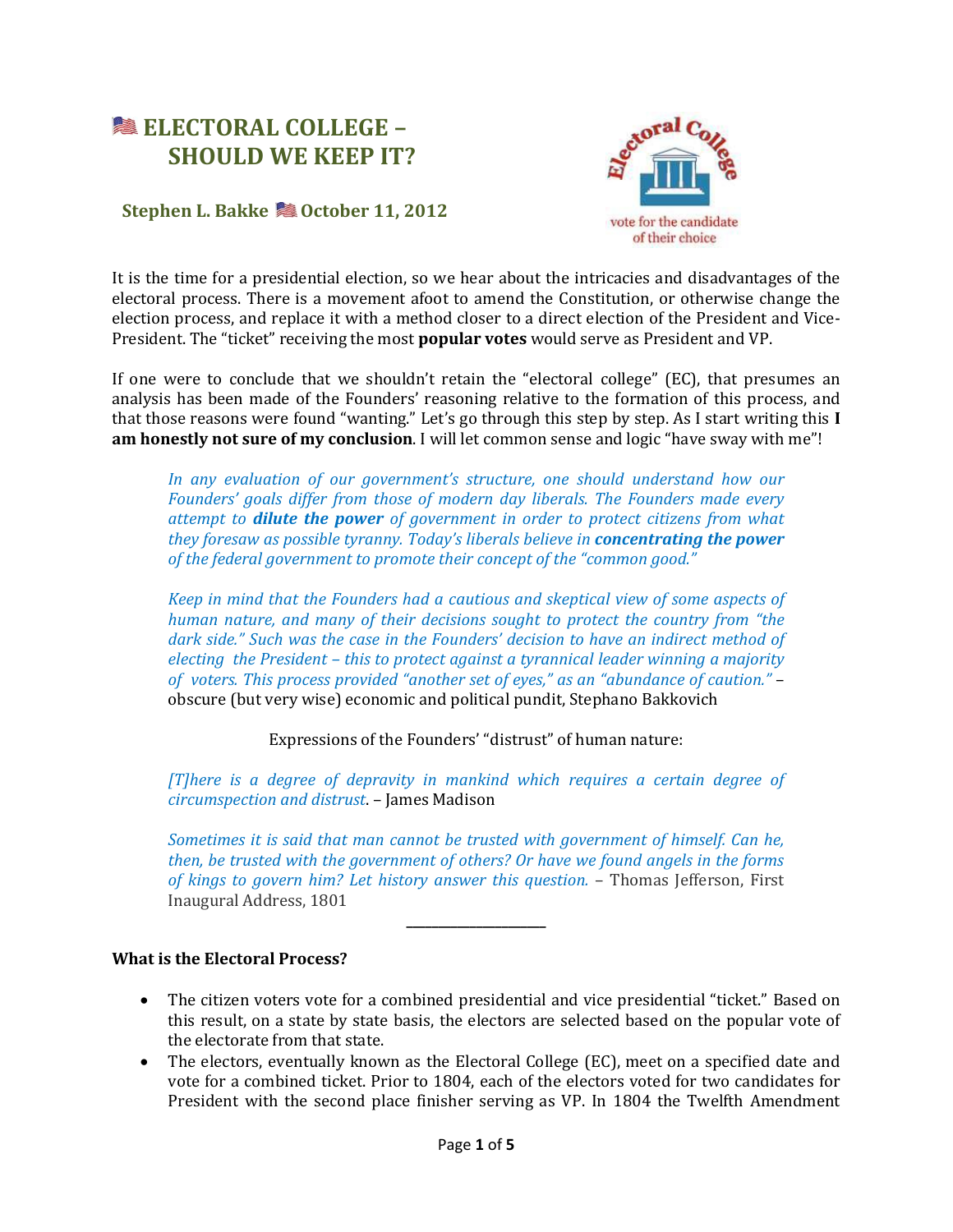changed the procedure to vote separately for both. A 50% majority is required for the electors to select the President.

- Casting those votes would be the electors who had pledged their support for that candidate. **That pledge, however, is NOT a legal obligation for the elector!**
- If one candidate does not capture a majority of the electoral votes, the responsibility is left up to the House of Representatives to arrive at make the selection. This isn't likely to happen under the current system.

#### **What Does the Constitution Say?**

*Article II. Section 1. Clause 2.* states:

*Each state shall appoint, in such manner as the legislature thereof may direct, a number of electors, equal to the whole number of senators and representatives to which the state may be entitled in the Congress: but no senator or representative, or person holding an office of trust or profit under the United States, shall be appointed an elector.*

*Article II. Section 1. Clause 4.* states:

*The Congress may determine the time of choosing the electors, and the day on which they shall give their votes; which day shall be the same throughout the United States.*

*Article II. Section 1. Clause 3.* is quite lengthy and detailed, but concludes with the indication that the individual obtaining the most votes, and being over 50% of the electors, would serve as President. If a majority is not achieved, the House of Representatives selects the President.

## **What Were the Original Assumptions, and What Has Changed?**

Some of this may be a surprise to many – it was to me! It appears there were some important assumptions "in play" as the Founders deliberated this issue. It was assumed that:

- Each state would employ the district system of allocating electors.
- Each presidential elector would exercise independent judgment when voting.
- Candidates would not combine on the same ticket with unique designations as candidate for President and VP.
- The system as designed would rarely produce a winner, thus sending it Congress routinely.
- While the individual voters are, collectively, an important step in the selection process, the system as designed was intended to insulate the citizenry from the final selection.
- The prior point describes what was viewed as a guard against a tyrannical leader unduly influencing the electorate. In other words, the EC would be an "extra set of eyes" on the appropriateness of the election process.

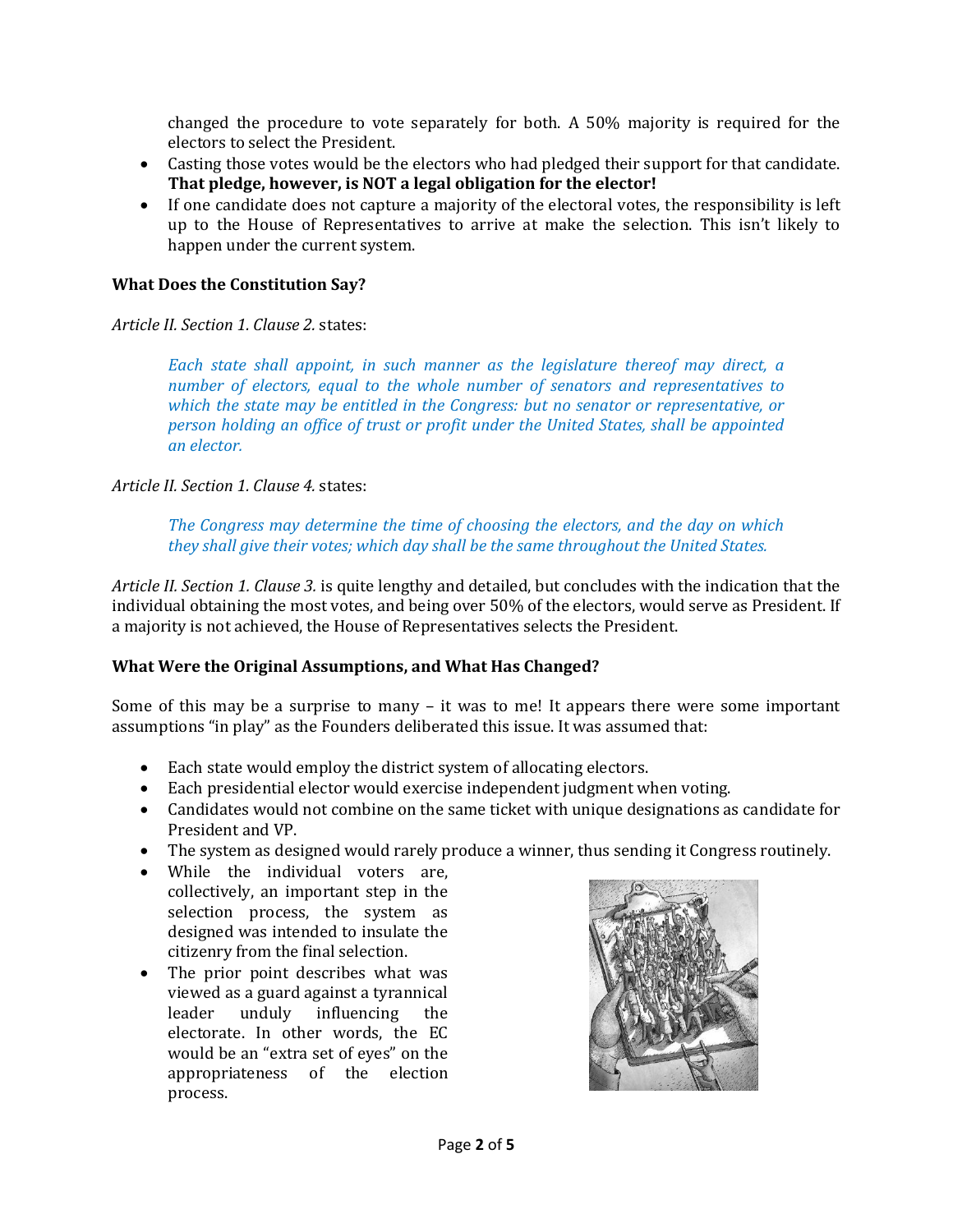Some things have changed:

- Originally it was left to the states to determine how the electoral process was carried out, and as a result, some of the original expectations didn't "pan out."
- The states, currently all but two (Maine and Nebraska), have established a policy whereby the winner of the popular vote will be allocated all of the state's electoral votes – "winner takes all."
- A two party system was not anticipated. Under the two party system, the presidential and VP candidates ARE uniquely identified as such, and combined on the same ticket, which was not anticipated.
- Given the advent of the two party system, and the methods established by the states for selecting and allocating electors, it's almost impossible NOT to have a majority of the electors voting for a single presidential candidate.
- Because of the last point, if it was expected/intended that most elections fall to the Congress, that goal was missed entirely.
- Because they probably expected anything but a "two party" system, the Founders would have expected electors to rarely achieve the 50% majority requirement. It's likely they anticipated having three or more major presidential candidates.

# **Why All the Concern by the Founders? Didn't They Didn't Want a True Democracy?**

It seems that the EC was created for basically two reasons: to create a buffer between population and the selection of a President; and to give extra power and representation to the lesser populated states. Hamiliton and other Founders who have gone on record felt that electors would be able to insure that only a qualified person becomes President. In fact, they were worried that the general citizenry could be manipulated and a tyrant could become President.

As the distinguished and perceptive Mr. Bakkovich expressed above, not everyone can be counted on to be "good folks"! Hence, the Founders came up with a hybrid form of government with an abundance of "checks and balances" and indirect methods of accomplishing things. It was a "representative republic" which elicits confusion to this day as to what it really means for us all.

Benjamin Franklin announced outside Independence Hall after the Constitutional Convention was concluded, we have *"a republic, if you can keep it."* In other words, IT WON'T BE EASY – A MAJOR CHALLENGE! Why? While the ideals of the system are obvious, temptations to subvert this amazing concept could be rampant, thought the Founders. Here again we see the distrust the Founders had for the dark side of human nature. But nevertheless, they were ultimately willing to take a chance and give it a try! While many of us grew up unaware of these details, we should be aware of the fact that creating a direct democracy was judiciously avoided by the Founders.

## *I pledge allegiance to the flag of the United States of America, and to the <i>Republic for which it stands, one Nation under God, indivisible, with liberty and justice for all.*

## **More About the 18th Century Debate**

There were actually two competing ideas for the process of electing the President. Some thought Congress should do it – thereby carrying the concept of insulating the population from the election one step further. But most were intent on restricting the power of Congress, as was their consistent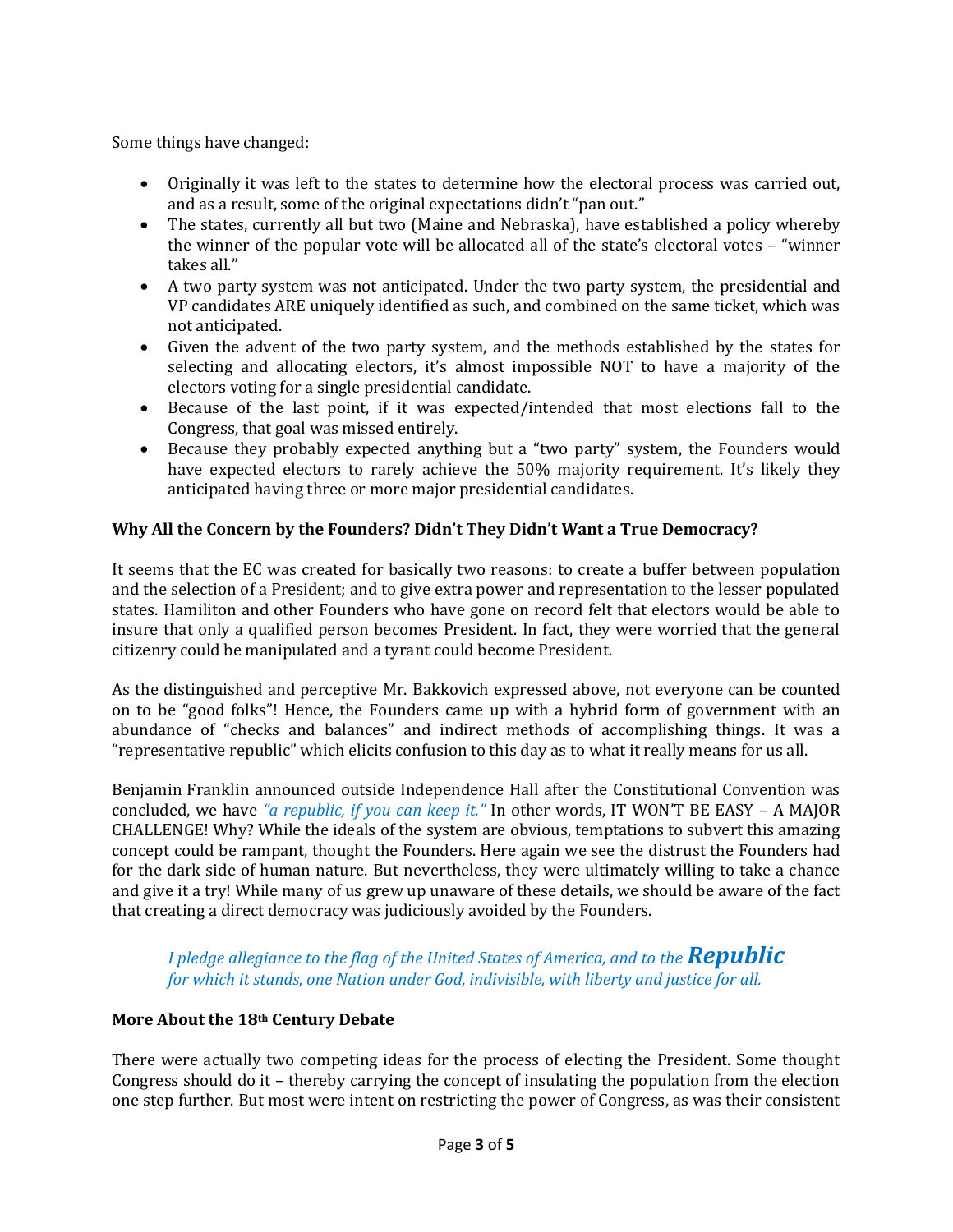goal throughout. Others said it should be a national popular vote of eligible citizens (another topic for another day – i.e. who should be eligible to vote?).



But many were concerned that a direct vote would produce a hodgepodge of local celebrities dividing up the vote. Obviously the final process was a compromise and was enshrined in the second article of the Constitution.

Ultimately, unless a candidate/ticket gets at least a majority of electoral votes, the election goes to the NEWLY ELECTED House of Representatives. Each state's delegation in the House gets one vote and a candidate must win a majority of the states to be elected President. In 1824, Andrew Jackson won the most popular votes and the most electoral votes, but there were four candidates which split the electoral votes and no one candidate prevailed with a majority. The race went to the House, and JOHN QUINCY ADAMS, who had actually come in second, was the new President. Rarely in our history has there been a popular vote winner who lost in the EC – but it has happened!

## **Arguments For the Electoral Process**

- We must maintain, to the extent possible, our original "Constitutional Republic." All of the elements thereof, including the methods of representation and the checks and balances, fit together like a hand and glove and are interdependent.
- Under this system, candidates must build a much broader popular base, both geographically and philosophically.
- Complaints are seldom the consequence if our indirect election of the President. Rather, they are the result of "winner takes all" for allocating most of the states' electors. This could be fixed if the States were to reexamine their process and change their approach. Not easy, but doable if this is the real problem – much easier than a Constitutional Amendment.
- The system protects the interests and influence of the small states. Without the current electoral system, the concentration would be on urban centers and "fly over country" would be neglected both in campaigns and in eventual political influence.
- "Winner takes all" enhances presidential legitimacy by magnifying narrow popular vote margins – e.g. In 2008 Obama got 49.7% of the popular vote but 67.8% of the electoral vote.
- The process helps to ensure that majorities will tend not to be ideologically or geographically concentrated.

## **Arguments Agin'**

- There isn't an electoral system in the world where the person with the most popular votes doesn't win.
- $\bullet$  It violates the spirit of one person/one vote i.e. the smaller, rural states are given slightly more say in electing president since all states receive two electors corresponding to their two Senators – the same as higher population urban states. Stated another way, the lower population states have more electors per person than the higher population states.
- Since the allocation of congressional House seats is based on the total numbers living in those districts, including legal and illegal aliens, this tends to give more influence to the